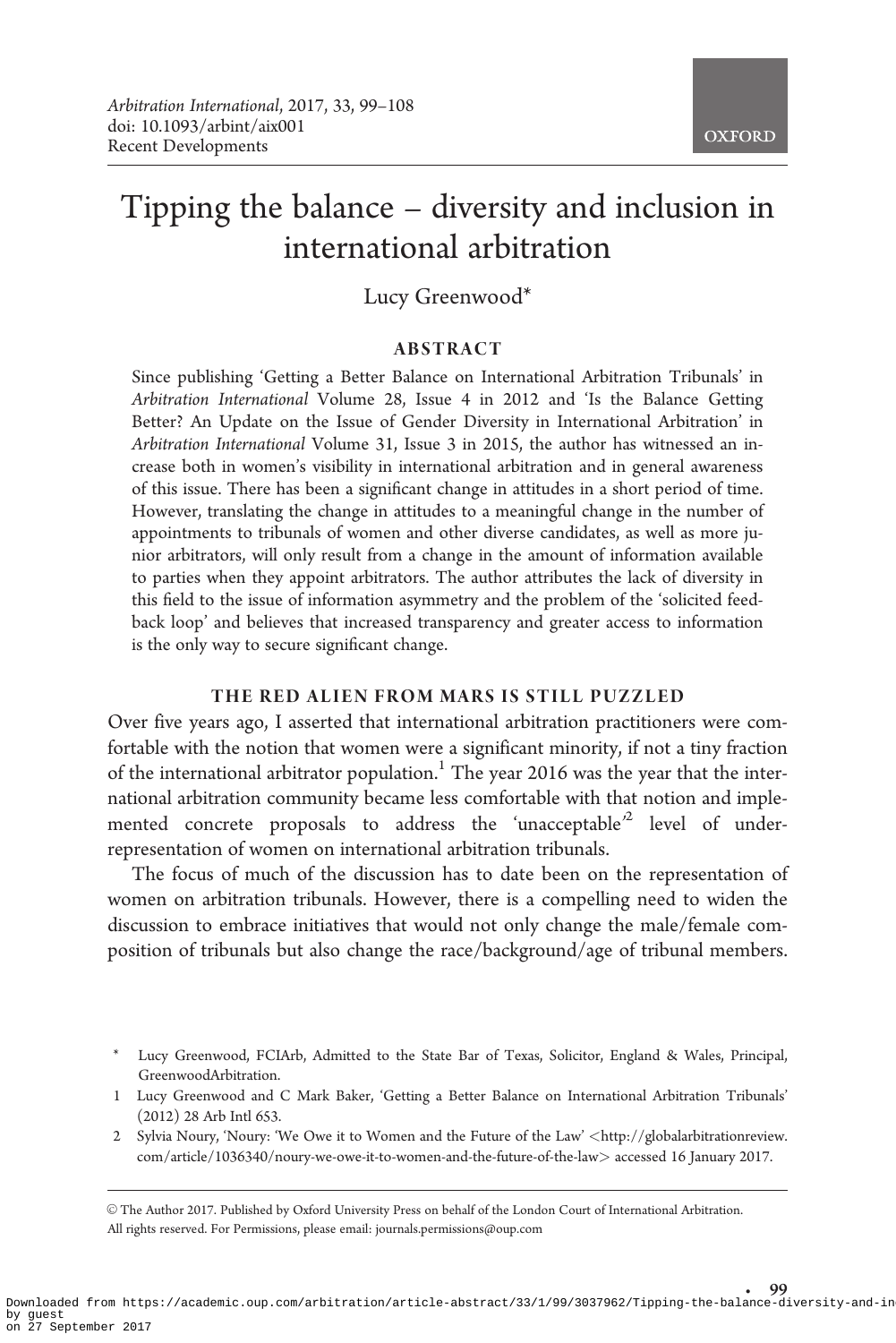Written back in 2000, the opening paragraph of Dr KVSK Nathan's article 'Well, Why Did You Not Get the Right Arbitrator?' appears to be just as true today:

An observer from planet Mars may well observe that the international arbitral establishment on Earth is white, male and English speaking and is controlled by institutions based in the United States, England and mainland European Union. For the most part, arbitrators and counsel appearing actively in international arbitral proceedings originate from these countries. The majority in a multi-member international arbitral tribunal is always white. The red alien from Mars will be puzzled in his own way because the majority of the published disputes before international arbitral tribunals involve parties from the developing countries and nearly three-quarters of the people on Earth live in those countries and are not white and more than half the total population are women $^3$ 

Within a relatively short period of time, the issue of the lack of diversity in international arbitration, and the underrepresentation of women in particular, has moved from an issue that was rarely discussed, with articles such as Dr Nathan's being the exception rather than the norm, to one that has been highlighted in the national press.4 There has been a movement away from opinions that linked an increase in diversity with a decrease in quality,<sup>5</sup> which suggested that promoting diversity would 'border on malpractice'<sup>6</sup> and which considered that a diverse tribunal could 'risk divergence at every issue and bring the whole process into stalemate'.<sup>7</sup> The international arbitration community now has, in contrast, enthusiastically embraced the overwhelming empirical evidence supporting the conclusion that diverse groups produce better outcomes.<sup>8</sup> Far from fearing 'malpractice', senior arbitration practitioners

- 3 KVSK Nathan, 'Well, Why Did You Not Get the Right Arbitrator?' (2000) 15(7) Mealey's Intl Arb Rep 24 .
- 4 See, for example, 'Arbitrators Take the Pledge for Gender Equality'. The Times London (2016).
- 5 See, for example, comments such as 'I recall an esteemed colleague, who acts as both counsel and arbitrator, stating at a conference that, when asked by a client to select an arbitrator, the desirability of promoting diversity is the last feature on anyone's mind. "We are not being asked to make a statement" he said, "we are asked to pick the best person for the job"', Anonymous posting to OGEMID@mailtalk.ac.uk (9 February 2012), perpetuating the notion that improving diversity on tribunals would result in the appointment of less skilled arbitrators.
- 6 See, for example, comments such as 'I think too much is made of women in arbitration. My view is that you select the best arbitrator for the job, man or woman. It just so happens that in current circumstances there are more good men than good women. That is the result of historical circumstance, not of any innate difference between men and women. But I would ask those who say that the current situation is a disgrace: What would they do to remedy the situation? Would they risk a client's arbitration by selecting an inexperienced arbitrator just to promote diversity? I think that would border on malpractice.' Anonymous posting to OGEMID@mailtalk.ac.uk (30 June 2009).
- 7 See, for example, comments such as 'Diversity does not feature in parties' agendas ... parties want an arbitrator who will hold sway vis-à-vis the others . . . a "diverse" tribunal may risk divergence at every issue and bring the whole process into stalemate.' Anonymous posting cited in posting by Sophie Nappert to OGEMID@mailtalk.ac.uk (10 February 2012).
- 8 There are numerous studies showing that genderbalanced leadership: (i) improves corporate governance, (ii) lessens unnecessary risktaking, and (iii) reduces socalled 'group-think'. A McKinsey study reviewed 101 companies which published the composition of their governing bodies and found that companies with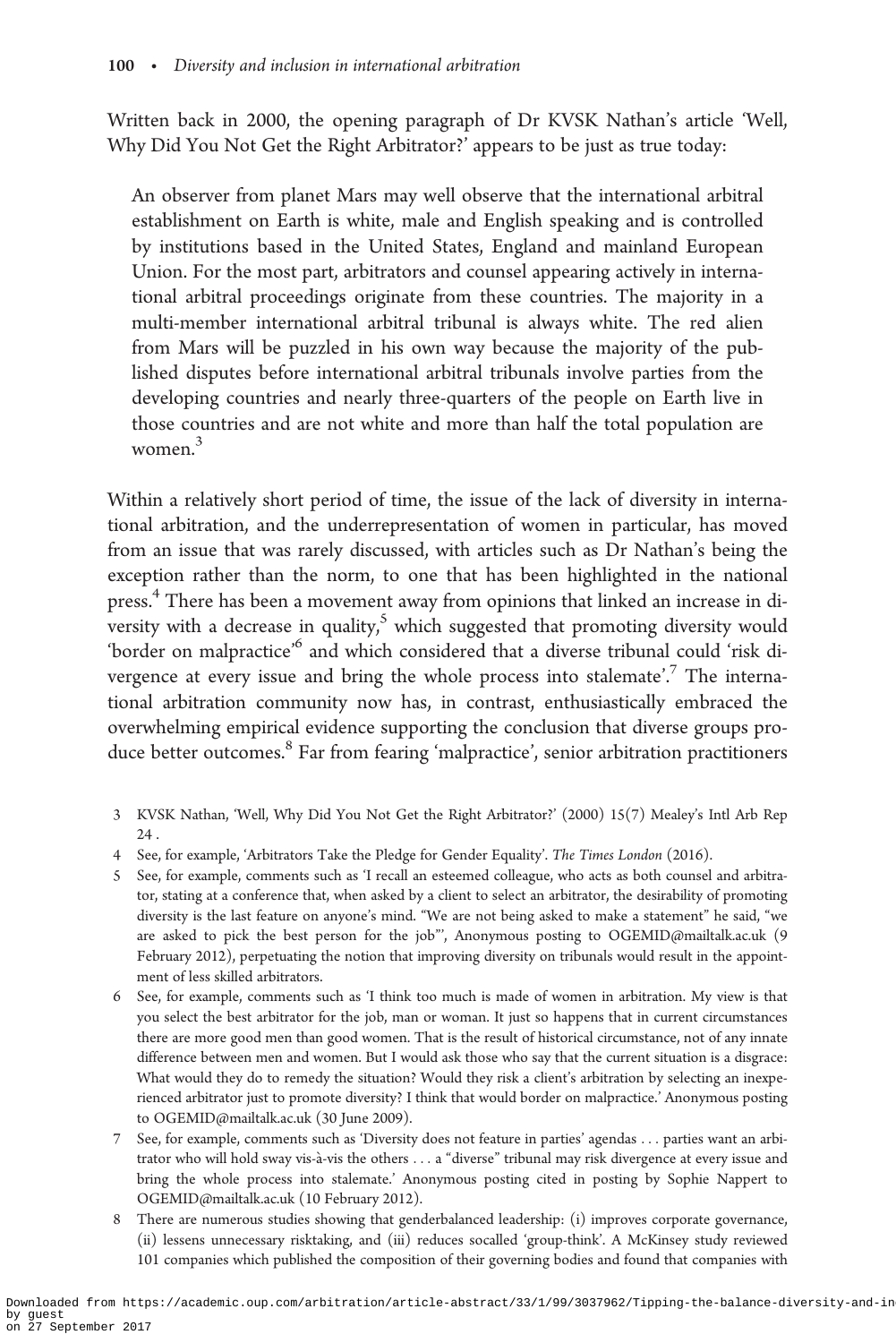across the globe are acknowledging the research concluding that increasing diversity improves performance and are supporting diversity initiatives in this field. Paula Hodges QC's published comment, '[j]ust as diversity brings richer results, richer decision making in all walks of life, it's exactly the same for arbitrators', <sup>9</sup> reflects a growing sentiment among arbitration practitioners that the time has come to address this issue.

This article summarizes current data on the representation of women on arbitral tribunals and also addresses other available data in relation to the appointment of nonstereotypical arbitrator candidates. It goes on to identify the lack of transparency in this field as a key reason for the lack of diversity on arbitration tribunals.

## IS THE BALANCE TIPPING IN RELATION TO THE REPRESENTATION OF WOMEN ON ARBITRATION TRIBUNALS?

In 2012, the International Chamber of Commerce (ICC) stated that it did not routinely capture information tracking the gender of arbitrators appointed in ICC arbitrations.<sup>10</sup> Now, however, the ICC not only publishes information on the gender of its arbitrators, $11$  but announced that from mid-2016 it would publish the names of arbitrators appointed in its cases.<sup>12</sup> Achieved in a relatively short period of time, this change is striking. Other arbitration institutions, which did not previously maintain gender diversity statistics, have also begun to publish data. Notable examples are the Hong Kong International Arbitration Centre (HKIAC), the German Arbitration Institution (DIS) and the Swiss Chambers' Arbitration Institution (SCAI).

As a result of improved data capture, we are able to monitor the data more easily. In general, the numbers are improving.

In relation to investment treaty arbitration, in 2006, Professor Susan Franck carried out detailed research into investment treaty arbitrations by analysing the population of investment treaty arbitrations that were publicly available at that time.<sup>13</sup> She concluded that women made up to 3% of appointed arbitrators; in 2012, I updated her research and found that the figure was then 5.63%, and this figure remained

three or more women in senior management functions scored more highly for each organizational criterion (such as direction, motivation, leadership, work environment) than companies with no women in senior positions. McKinsey then conducted a further study, into the 89 European listed companies with the highest level of gender diversity in top management posts and concluded that there was 'no doubt' that the companies with greater gender diversity in leadership outperformed their sector in terms of return on equity and stock price growth. For further discussion see Lucy Greenwood and C Mark Baker, 'Is the Balance Getting Better? An Update on the Issue of Gender Diversity in International Arbitration' (2015) 31 Arb Intl 413.

- 9 Paula Hodges QC, quoted by Christine Simmons, 'Pledge to Name More Women as Arbitrators Reaches U.S.Firms' <[http://www.law.com/sites/almstaff/2016/06/21/pledge-to-name-more-women-as-arbitra](http://www.law.com/sites/almstaff/2016/06/21/pledge-to-name-more-women-as-arbitrators-reaches-u-s-firms/?slreturn=20160917181329) [tors-reaches-u-s-firms/?slreturn](http://www.law.com/sites/almstaff/2016/06/21/pledge-to-name-more-women-as-arbitrators-reaches-u-s-firms/?slreturn=20160917181329)=[20160917181329](http://www.law.com/sites/almstaff/2016/06/21/pledge-to-name-more-women-as-arbitrators-reaches-u-s-firms/?slreturn=20160917181329)> accessed 21 June 2016.
- 10 Greenwood and Mark Baker (n 1) fn 9.
- 11 The ICC first published statistics on the representation of women on its arbitration tribunals in 2015, 'ICC Arbitration posts strong growth in 2015' International Chamber of Commerce <[http://www.iccwbo.org/](http://www.iccwbo.org/News/Articles/2016/ICC-Arbitration-posts-strong-growth-in-2015/) [News/Articles/2016/ICC-Arbitration-posts-strong-growth-in-2015/](http://www.iccwbo.org/News/Articles/2016/ICC-Arbitration-posts-strong-growth-in-2015/)> accessed 11 May 2016.
- 12 'ICC Court Announces New Policies to Foster Transparency and Ensure Greater Efficiency' International Chamber of Commerce <[http://www.iccwbo.org/News/Articles/2016/ICC-Court-an](http://www.iccwbo.org/News/Articles/2016/ICC-Court-announces-new-policies-to-foster-transparency-and-ensure-greater-efficiency/) [nounces-new-policies-to-foster-transparency-and-ensure-greater-efficiency/](http://www.iccwbo.org/News/Articles/2016/ICC-Court-announces-new-policies-to-foster-transparency-and-ensure-greater-efficiency/)> accessed 5 January 2016.
- 13 See Susan Franck, 'Empirically Evaluating Claims About Investment Treaty Arbitration' (2007) 86 NC L Rev 1.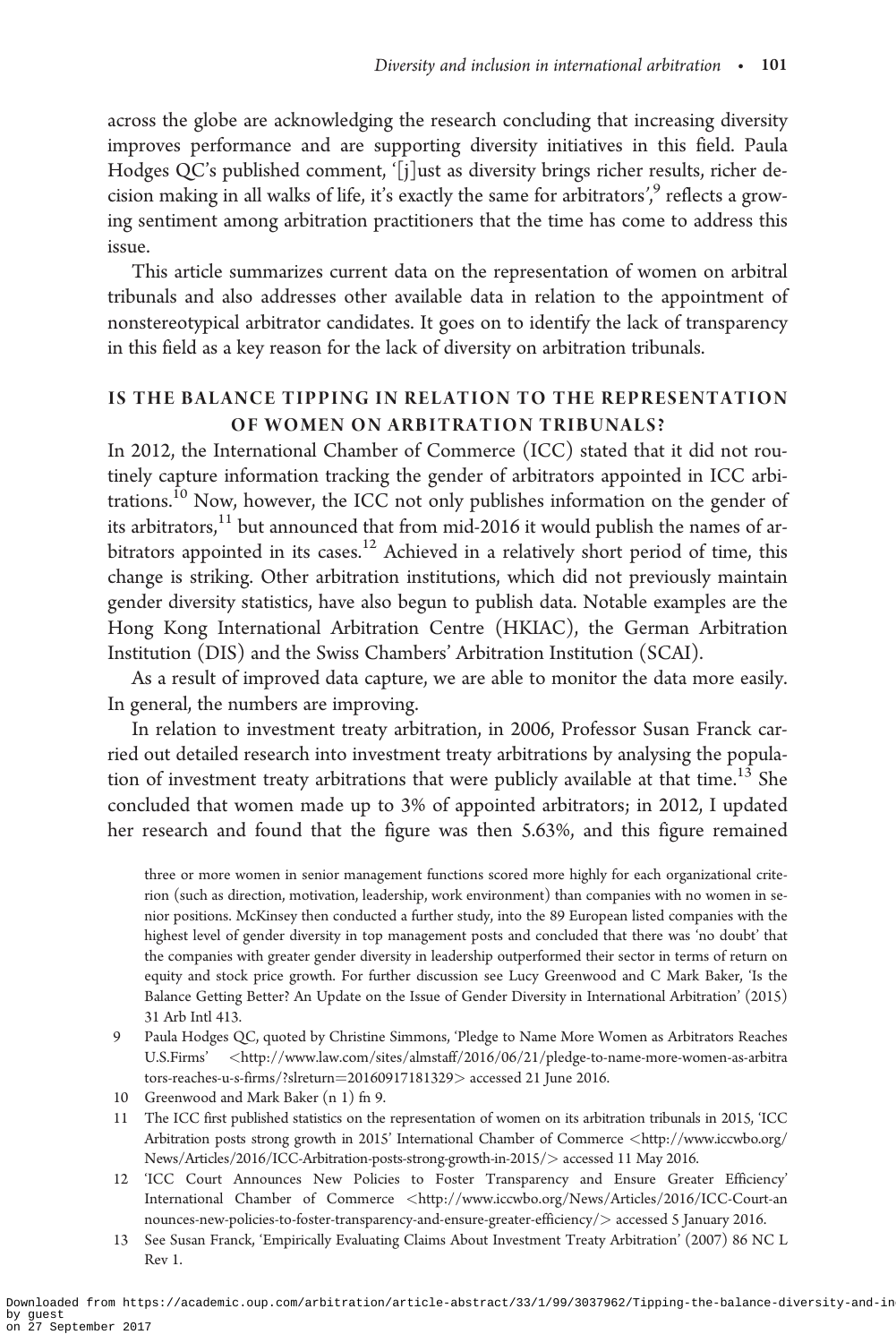largely constant when reviewed in 2015. However, this figure relates to all International Centre for the Settlement of Investment Disputes (ICSID) appointments. Looking at figures for appointments made only in 2015, which is more relevant to current initiatives, 24 out of 195 arbitrator appointments made were of women, ie  $12.3\%$  of total appointments.<sup>14</sup>

In relation to international commercial arbitration, the 'baseline' statistics collated in relation to the launch of the Equal Representation in Arbitration Pledge certainly show an improvement, although some of this 'improvement' may well be attributable to better access to information. In 2012, what I termed my 'best estimate' of the percentage of women on international arbitration tribunals was  $6\%$ ,<sup>15</sup> subsequently I revised that figure to  $10\%$ ,<sup>16</sup> and in light of the recent data (and recognizing the efforts of the institutions in recording the information), I believe this should be revised again, to around 15%.

The Equal Representation in Arbitration Pledge was the first global initiative to address the underrepresentation of women in international arbitration which gained traction within the community.<sup>17</sup> Not only did it chime with growing dissatisfaction with the status quo, but it was also backed by sufficient resources to garner support on a global scale. Signatories to the Pledge commit to increase, on an equal opportunity basis, the number of women appointed as arbitrators, with a view towards reaching the ultimate goal of full parity. Specifically, signatories promise to take steps to ensure that, whenever possible, a number of goals are met. These goals include, for example, that committees, governing bodies, and conference panels in the field of arbitration include a fair representation of women; that list of potential arbitrators, or tribunal chairs include a fair representation of female candidates; and that entities in charge of arbitral institutions include a fair representation of female candidates on rosters and lists of potential arbitrator appointees and appoint a fair representation of women to tribunals. The standard of 'fair representation' is deliberately intended to be a flexible one, on the basis that what is considered 'fair' changes depending on the context.<sup>18</sup> Only a few weeks after its launch, the Pledge had received over 1000 signatories including law firms, arbitration institutions, companies, universities, and individuals.19

A cornerstone of the Pledge is the commitment to capture and publish data relating to the appointment of female arbitrators. As highlighted in previous papers, and as noted by Jacomijn Van Haersolte von Hof, Director General of the London Court of International Arbitration (LCIA), there has, to date, been a 'dearth' of data in relation

<sup>14 &#</sup>x27;The Baseline: Gender Diversity on Tribunals at the End of 2015' Global Arb Rev <[http://globalarbitra](http://globalarbitrationreview.com/news/article/35330/baseline-gender-diversity-tribunals-e) [tionreview.com/news/article/35330/baseline-gender-diversity-tribunals-e](http://globalarbitrationreview.com/news/article/35330/baseline-gender-diversity-tribunals-e)> accessed 16 January 2017.

<sup>15</sup> Greenwood and Mark Baker (n 1) 653.

<sup>16</sup> Greenwood and Mark Baker n (8) 413.

<sup>17</sup> The Pledge initiative originated from a suggestion made by the Director General of the LCIA Jacomijn van Haersolte-van Hof in 2014. Since April 2015, the initiative has been sponsored by a number of founders, mainly by Sylvia Noury, a partner in the Freshfields Bruckhaus Deringer's international arbitration group in London.

<sup>18</sup> ibid.

<sup>19 &#</sup>x27;Equal Representation in Arbitration' <<http://www.arbitrationpledge.com/>> accessed 16 January 2017.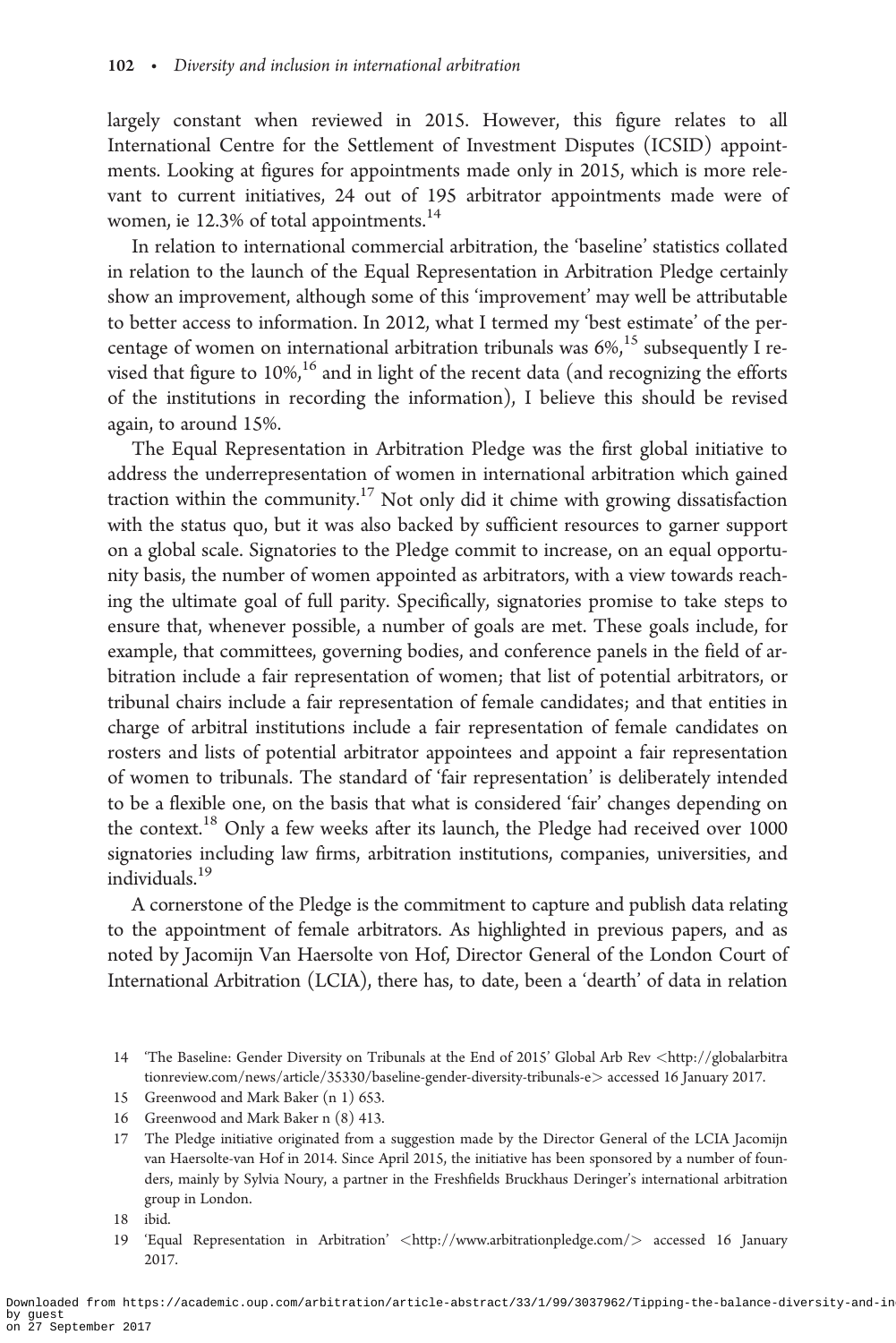to diversity in the international arbitration field.<sup>20</sup> If nothing else is achieved through the existence of the Pledge, the change in attitudes to capturing the data in international arbitration institutions who are signatories to the Pledge has been remarkable.<sup>21</sup>

## THIS ISSUE GOES BEYOND ENSURING THE EQUAL REPRESENTATION OF WOMEN

Dr Nathan's red alien's bewilderment principally arose because 'the majority of the published disputes before international arbitral tribunals involve parties from the developing countries and nearly three-quarters of the people on Earth live in those countries and are not white'.

The available data on this issue supports a conclusion that international arbitration still suffers from an overrepresentation of AngloEuropean arbitrators and an underrepresentation of arbitrators from developing countries.

A total of 119 arbitrators from 40 different countries were appointed in ICSID cases in the 2016 fiscal year. Out of the arbitrators, conciliators, and ad hoc committee members appointed by parties and by ICSID, 45% was from Western Europe and 61% was from Western Europe or North America. Thirty-six per cent was from either South America, Central America, and the Caribbean, the Middle East and North Africa, SubSharan Africa, and South and East Asia, and the Pacific. That number goes down to less than 18% when the South and East Asia and the Pacific group of arbitrators are excluded. In relation to party appointed arbitrators only, 67% came from Western Europe or North America. Comparing these numbers to the geographic regions parties to ICSID cases hail from is instructive. While 22% of parties came from Eastern Europe and Central Asia, only around 2.5% of ICSID arbitrators came from that region. 13% of ICSID parties came from the Middle East and North Africa, but only 4% of ICSID arbitrators came from those regions. Similarly, 11% of ICSID parties came from Sub-Saharan Africa, but only 1.5% of ICSID arbitrators came from that region.<sup>22</sup>

In relation to ICC arbitrations, in 2015, arbitrators of 77 different nationalities were either confirmed or appointed under the ICC rules. The parties in these cases

20 Jacomijn van Haersolte-van Hof, Director General of the LCIA relied on various sources including LCIA and ICC statistics to conclude that women made up between 6% and 11% of arbitrators—'a dismal rate' <<http://globalarbitrationreview.com/news/article/32781/>> accessed 16 January 2017.

21 Within a matter of months after the launch of the Pledge, the following arbitration institutions were signatories: Arbitration Center of Mexico; Australian Centre for International Commercial Arbitration; BVI International Arbitration Center; Camera Arbitrale Nazionale Ed Internazionale Di Milano; Centro de Arbitraje de Amcham Perú

Centro de Arbitraje de la Camara de Caracas; Centro de Mediacion y Arbitraje de la Camara de Comercio e Industria de El Salvador; CEAC; IBERO; CRECIG

Corte de Arbitraje del Ilustre Colegio de Abogados de Madrid; Corte Vasca de Arbitraje;

ICC International Court of Arbitration; ICDR; Lima Chamber of Commerce – Arbitration Center; Ljubljana Arbitration Centre at the Chamber of Commerce and Industry of Slovenia; Mumbai Centre for International Arbitration; New Zealand International Arbitration Centre

SIAC; SCAI

FAI; SCC; DIS; LCIA; VIAC; WIPO Arbitration and Mediation Center. Major companies that are signatories include BP, General Electric, Posco Energy, and ConocoPhillips.

22 [https://icsid.worldbank.org/apps/ICSIDWEB/resources/Documents/ICSID\\_AR16\\_English\\_CRA\\_](https://icsid.worldbank.org/apps/ICSIDWEB/resources/Documents/ICSID_AR16_English_CRA_bl2_spreads.pdf) [bl2\\_spreads.pdf](https://icsid.worldbank.org/apps/ICSIDWEB/resources/Documents/ICSID_AR16_English_CRA_bl2_spreads.pdf) accessed 16 January 2017.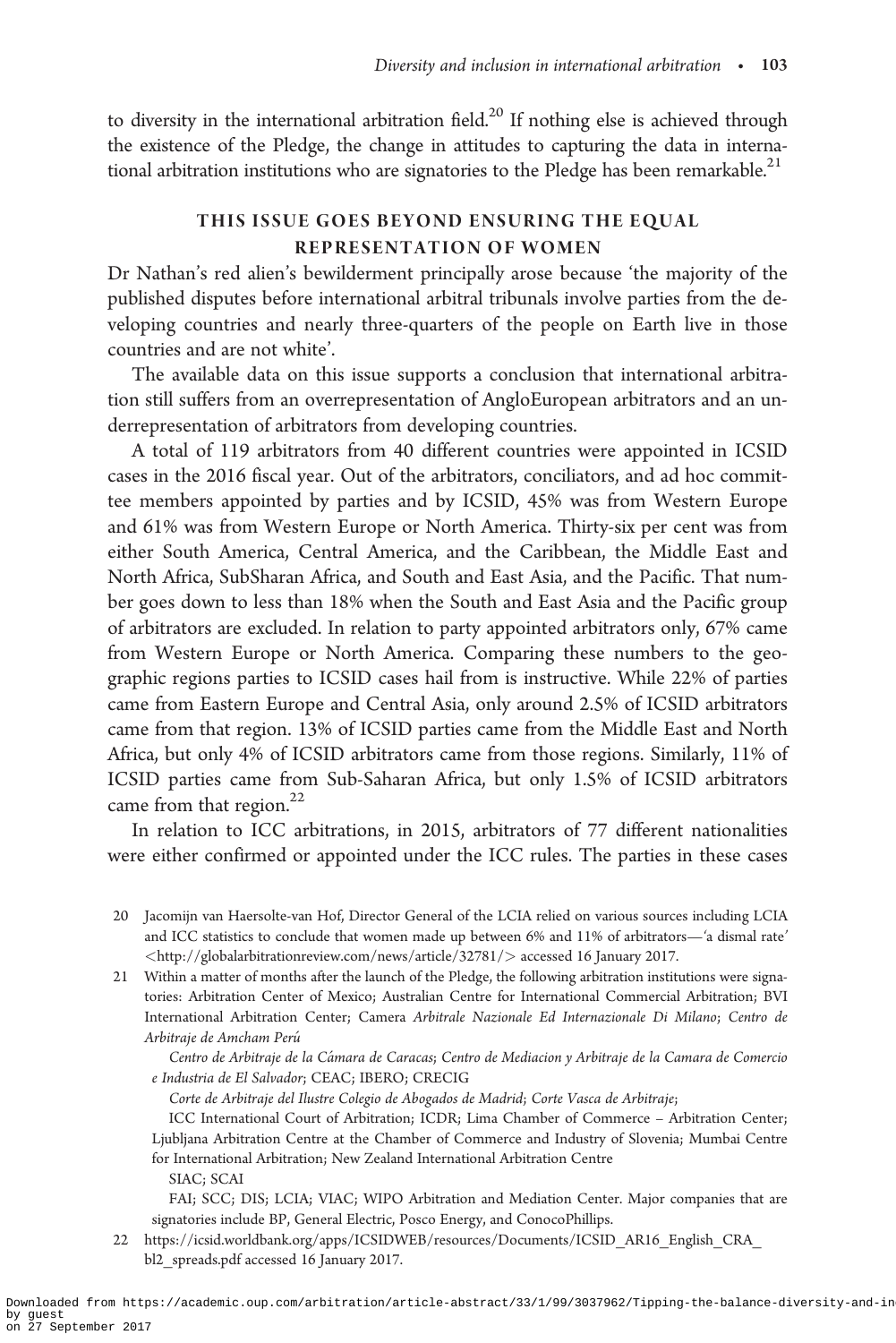were from 133 different countries. Of the arbitrators, 67.5% was of various European nationalities; 75% of the arbitrators was either European, American, Australian, or Canadian. Less than 34% of the arbitrators came from South America, Asia, Africa, and the Middle East, and a significant number of those arbitrators were dual nationals, typically also possessing a European nationality.<sup>23</sup>

The data collection exercise undertaken by Professor Susan Franck at the 2014 Congress of the International Council for Commercial Arbitration also confirms that international arbitrators form a predominantly male and homogenous group.<sup>24</sup> When the participants in Professor Franck's survey were narrowed down to only those identifying themselves as arbitrators, 82.4% was men and 17.6% was women. As Professor Franck noted there was also a 'gray hair factor'; although participants in the survey were typically in their late 40s, those individuals identifying themselves as arbitrators were older, with a median age of 53. In relation to nationalities, the greatest representation was from Europe and North America; with the lowest representation from Africa and Asia.<sup>25</sup>

#### WHAT IS THE REAL CAUSE OF THIS ISSUE?

The difficulty we face in addressing diversity issues in international arbitration is rooted in the lack of transparency in the manner in which arbitrators are appointed, and in the problem of identifying where responsibility for addressing the issue lies. Unlike some, I do not subscribe to the belief that institutions bear a greater or even sole responsibility for addressing the issue.<sup>26</sup> In recent years, the institutions have largely stepped up to the task of recording diversity information, which puts the community in a position to be able to monitor the situation more easily. However, the institutions are not responsible for appointing arbitrators in the vast majority of cases. As the International Centre for Dispute Resolution (ICDR) stated in 2014, we make 'very few direct, administrative appointments on cases' but claimed that 'we can exert an influence, which we do'.<sup>27</sup> Other institutions are in the same position.<sup>28</sup> Addressing the lack of diversity on tribunals, simply cannot be wholly delegated to the institutions in order to absolve the parties of responsibility. Anyone who makes an arbitral appointment, or compiles a short list of potential candidates for an appointment, has a duty to adopt an approach that does not disadvantage diverse candidates.

- 23 <<http://iccwbo.org/Products-and-Services/Arbitration-and-ADR/ICC-Arbitral-Tribunals/> and [http://](http://hsfnotes.com/arbitration/2014/09/09/the-icc-2013-statistics-another-busy-year-for-international-arbitration/) [hsfnotes.com/arbitration/2014/09/09/the-icc-2013-statistics-another-busy-year-for-international-arbitra](http://hsfnotes.com/arbitration/2014/09/09/the-icc-2013-statistics-another-busy-year-for-international-arbitration/) [tion/](http://hsfnotes.com/arbitration/2014/09/09/the-icc-2013-statistics-another-busy-year-for-international-arbitration/)> accessed 16 January 2017.
- 24 Susan D Franck and others, 'The Diversity Challenge: Exploring the "Invisible College" of International Arbitration' 53 Colum. J. Transnat'l L. 429
- 25 ibid.
- 26 Many commentators have indicated that the onus of addressing these issues is on the institution. By way of an example of these views, see the posting by Baiju Vasani to OGEMID@mailtalk.ac.uk (30 June 2009, 10.11 CST) 'Re a remedy, this may sound simplistic, but the onus has to be on the institutions. The anonymous author is correct in so far as it is difficult for counsel to advocate an inexperienced arbitrator even in what counsel – and we as a community (note the focus on "big dollar" cases in rankings and write-ups) – may perceive as a "smaller" case. To the client, who may not have many arbitrations on its books, its arbitration is not "small" at all. Not so institutions, who can put forward a new/female/diverse candidates in a "smaller" case.' in Greenwood and Mark Baker (n 1) 653.
- 27 Greenwood and Mark Baker (n 8) 413, fn 52, Email from Steve Anderson, ICDR, 3 September 2014.
- 28 ibid.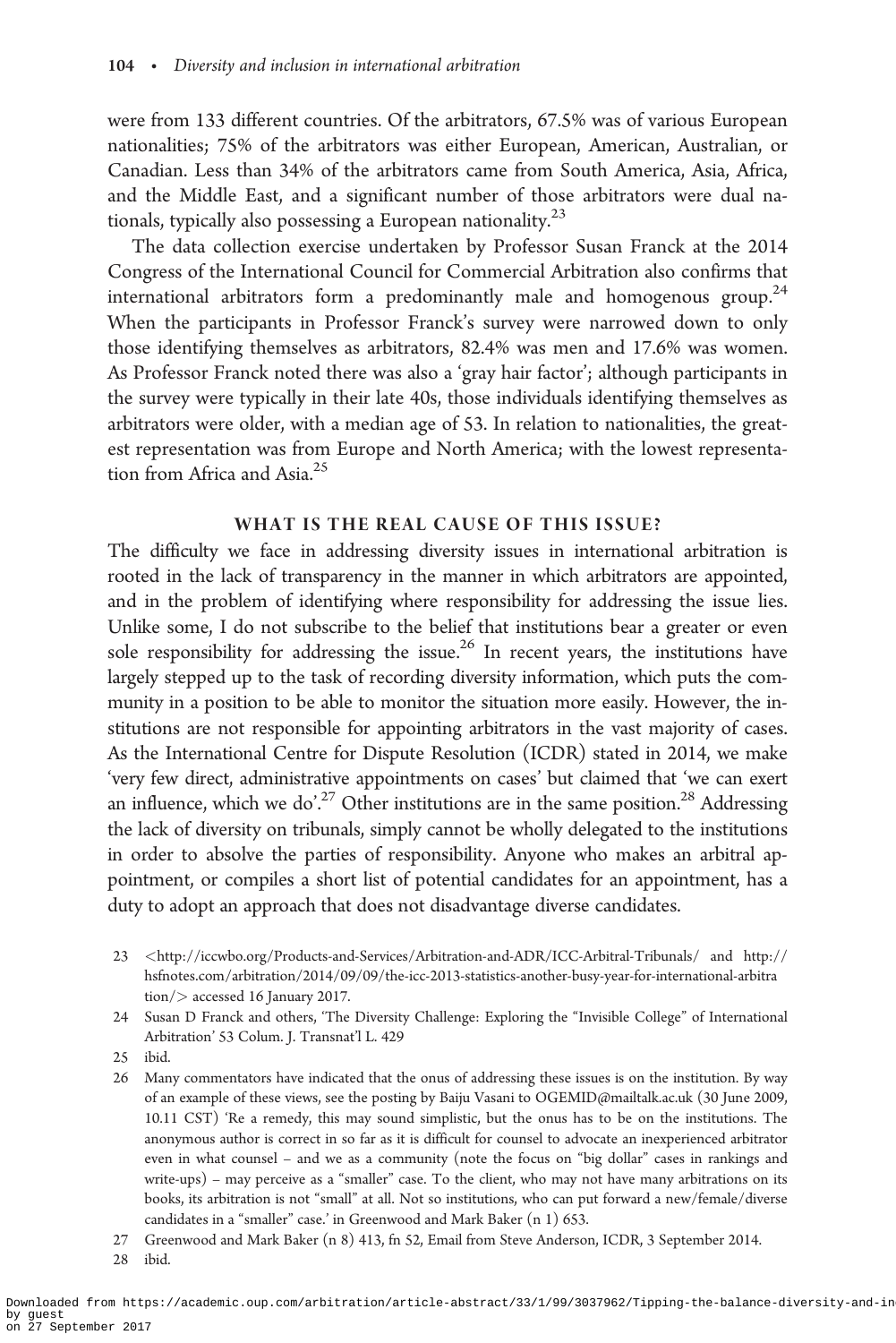If we are to meaningfully change the composition of our arbitral tribunals then counsel and arbitration users, as those who select party appointed arbitrators, have to change the way in which they do so. The system of appointing arbitrators is opaque and fundamentally flawed. No other industry operates by appointing skilled workers without a review of their previous work or without a truly informed understanding of how they will carry out the work. Change will only be achieved by first, identifying and acknowledging the factors that cause us to gravitate towards the 'usual suspects' and secondly, ensuring there is greater access to information about the candidates we are considering.

#### ELIMINATING DISTRUST AND INSECURITY

The main barrier to addressing this issue is, arguably, simply lack of familiarity with potential arbitrator candidates, rather than any real bias or prejudice against appointing diverse candidates. Apparently, the Dalai Lama believes that a lack of transparency results in distrust and a deep sense of insecurity. When seeking information on potential arbitrators, any counsel will be familiar with a certain sense of insecurity, fear of making the wrong choice, and distrust in relation to the information they are receiving.

To reduce this insecurity we must equip ourselves with sufficient objective information about potential candidates to avoid the effect of the 'solicited feedback loop', where responses to questions about the calibre of a potential arbitrator are highly influenced by the motives of the respondent. This solicited feedback loop describes the situation that arises when counsel, coarbitrators, chairs, potential arbitrators, and potential counsel all form part of the same group from whom feedback is sought when considering arbitral candidates. As a result, not only is any inherent bias against appointing diverse candidates perpetuated, but also the loop encourages highly conservative choices.<sup>29</sup>

The information asymmetry in the arbitration market, exacerbates the issues, parties face in appointing diverse candidates. Parties do not have access to sufficient information in order to allow them to make an informed decision, and this drives

29 As discussed at length in 'Getting a Better Balance on International Arbitration Tribunals' and 'Is the Balance Getting Better? An update on the issue of gender diversity in international arbitration', gender stereotyping has been identified as one of the most powerful influences on decision making, particularly when considering women for leadership positions, and thus may lead to an inherent bias against appointing women and other diverse candidates as arbitrators. In 2011, a study of law students considered whether they were affected by gender bias. The study found that participants reported strong correlations between Judge/Male and Paralegal/Female and Work/Male and Home/Female. This was true regardless of the gender of the participant, see, Justin D Levinson and Danielle Young 'Implicit Gender Bias in the Legal Profession: An Empirical Study' (2010) 18; Duke J Gender L & Pol'y1. A 2009 study, investigating the promotion of women to partner level in law firms 'found consistent gender bias at the upper levels of corporate firms' and concluded that 'women who were hired as entry level associates by firms were much less likely than their male counterparts to be promoted to partner'; see, Elizabeth H Gorman and Julie A Kmec 'Hierarchical Rank and Women's Organizational Mobility: Glass Ceilings in Corporate Law Firms' (2009) 114 Am J Soc 1428–9. Because white men have traditionally dominated the arbitrator 'bar', choices for arbitrators are negatively affected by gender stereotyping about the appropriate candidate for the position, therefore female and ethnically diverse arbitrators face an additional hurdle in being appointed. However, the law student study also found that it is possible to counteract the effect of implicit bias, once that bias is identified and acknowledged.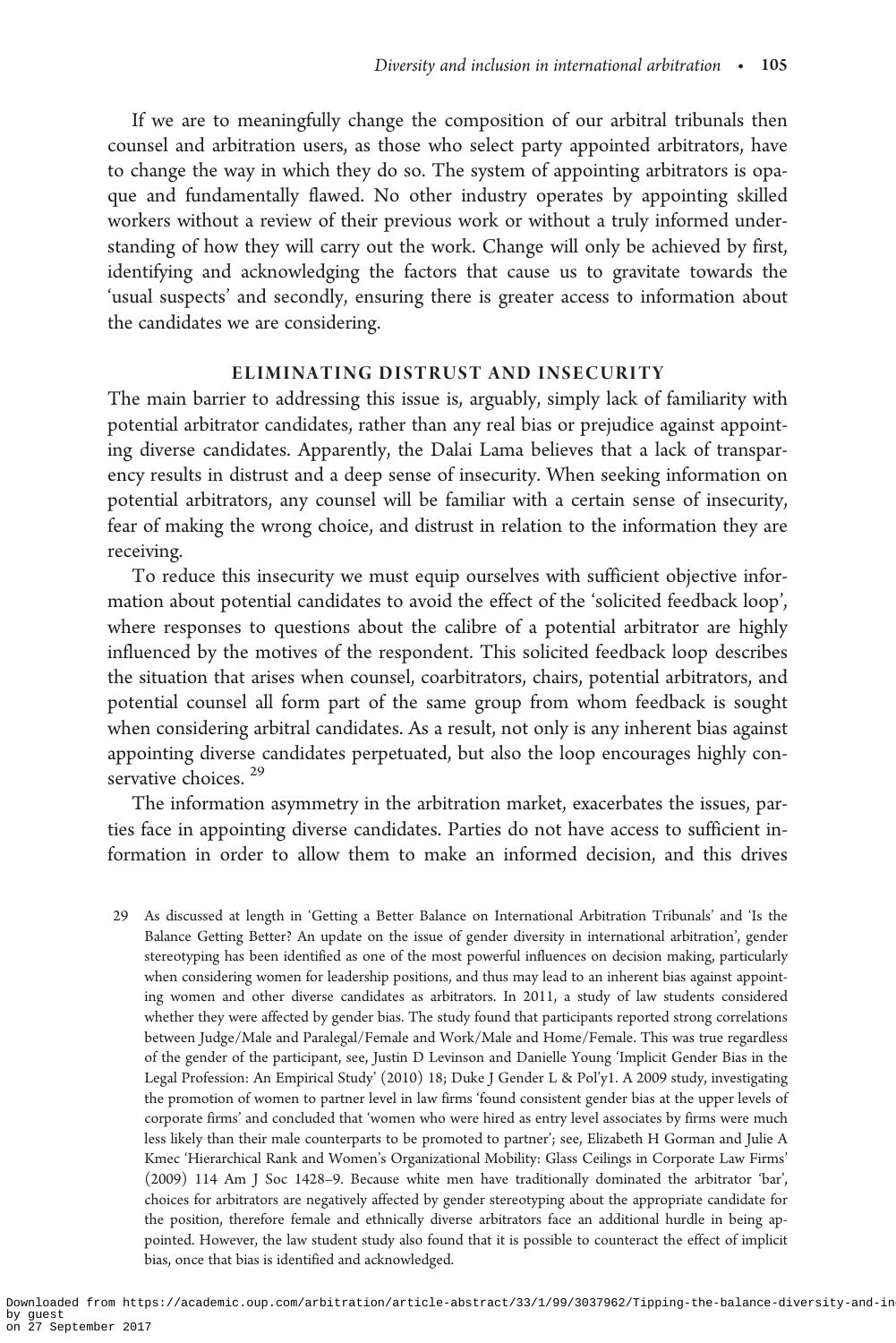many of the problems in opening up the market to diverse or more junior applicants. One of the problems of information asymmetry is its potential to create a so-called 'market of lemons'. <sup>30</sup> A market of lemons presents itself when one of the parties to a transaction, usually the party providing a good or service, has more information about the quality of the product than the other party of the transaction, namely, the purchaser. Because purchasers do not have enough information about the quality of the product, they are willing to purchase products in that market only for a certain price, and no more. In international arbitration, however, the converse is true; even though both parties largely suffer from the same lack of information. Because there is an element of fear of 'getting it wrong' (suffered both by the person soliciting the information on a candidate and on the solicitee, who may be blamed for giving the positive feedback) which is exacerbated by the difficulty of reviewing first hand an arbitrator's previous work, the result is a market where parties overvalue 'experienced' arbitrators. The market for arbitrators therefore consists of at least two 'submarkets': one composed of well-known arbitrators, and another one composed of relatively inexperienced, but qualified ones; this second group is not only larger than the first group, but younger and more diverse. Information asymmetry affects the market as a whole but disproportionately affects the second group. Because parties do not have enough information on the second group, they select more frequently from the members of the first group, even in the face of dissatisfaction with the outcomes of some previous arbitrations conducted by arbitrators from that pool. This imbalance results in parties defaulting to known arbitrators, and excluding others, such as young or new arbitrators, and women and minorities.

In the words of Malcolm Gladwell '... mediocre people find their way into positions of authority...because when it comes to even the most important positions, our selection decisions are a good deal less rational than we think'.<sup>31</sup> In international arbitration, despite our best efforts, the process of selecting an arbitrator is significantly less scientific than it could be. Given the lack of available information, particularly in relation to how an arbitrator is likely to conduct a case, parties looking for an arbitrator base their decision largely on three factors: word of mouth, nationality of the arbitrator, and legal education.<sup>32</sup> Those factors are unreliable and insufficient to make a truly informed decision. In relation to word of mouth recommendations, the quality of the answer in terms of the provision of useful information is heavily driven by the identity of the questioner, and the motive of the respondent. In relation to nationality and/or legal education, for example, there is frequently an assumption that common lawyers will act in significantly different ways to civil lawyers, for example, be more amenable to broad disclosure requests. In practice, this is not necessarily the case. In a discussion with Global Arbitration Review, arbitrator Peter Leaver QC noted how parties who appoint him are often 'surprised ... at how reluctant I am, as

<sup>30</sup> George A Akerlof, 'The Market for "Lemons": Quality Uncertainty and the Market Mechanism' (1970) 84 Q J Econ 488.

<sup>31</sup> Malcolm Gladwell, 'Blink: The Power of Thinking Without Thinking' (2005).

<sup>32</sup> Ema VidakGokjovic, Lucy Greenwood and Michael McIlwrath 'Puppies or Kittens? How Better to Match Arbitrators to Party Expectations' (2016) Austrian YB on Intl Arb.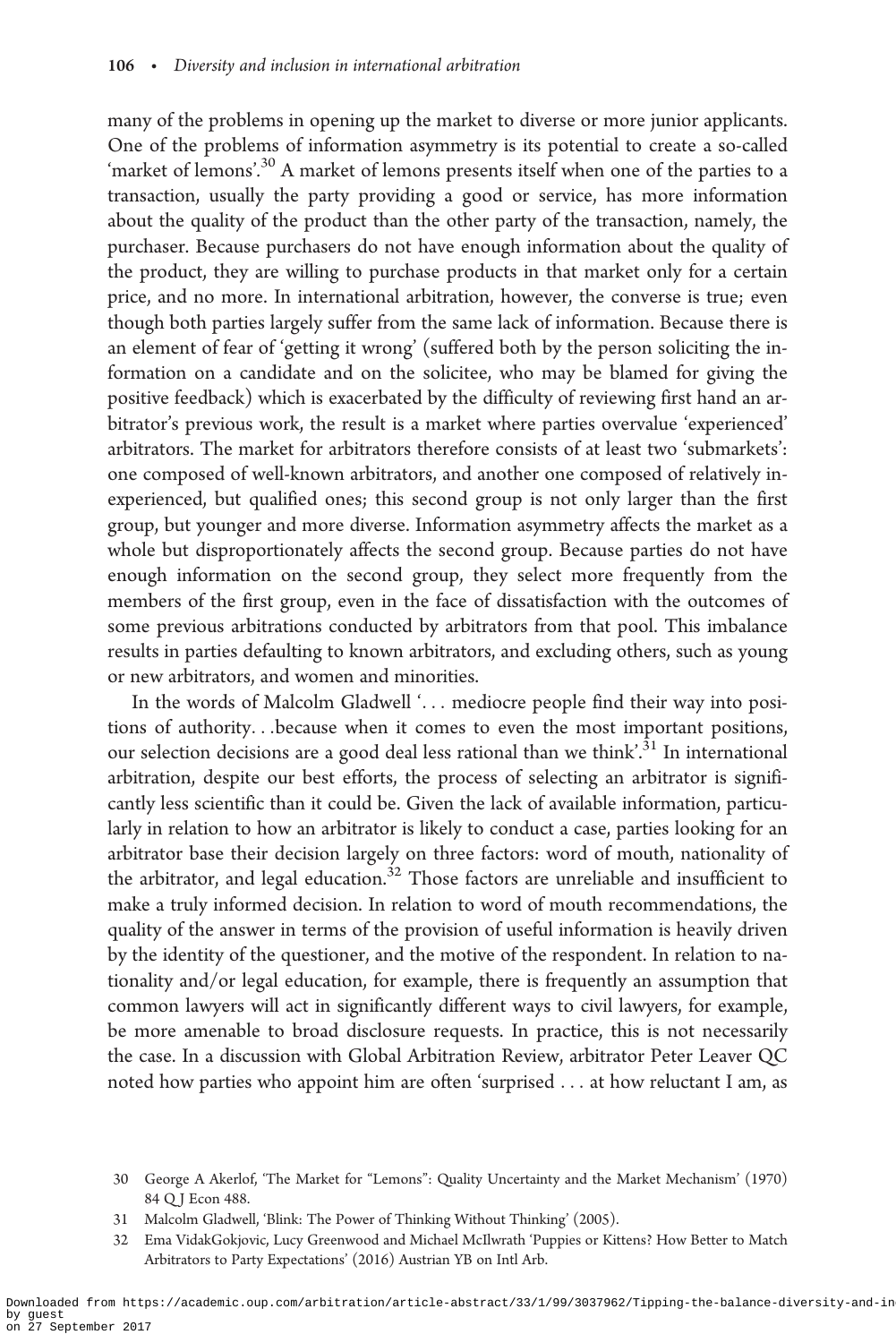an English lawyer, to grant disclosure'.<sup>33</sup> We should not make assumptions as to how arbitrators will behave based upon their nationality and legal education. Nor should we make assumptions as to the calibre of an arbitrator based on responses to limited enquiries made by interested parties.

The only way to counter assumptions is by facilitating access to information that allows us to challenge them. There are projects underway that aim to undercut the effect of the solicited feedback loop, and to provide information on how arbitrators conduct arbitration proceedings and, ultimately, issue a decision. Probably, the most remarkable project is Arbitrator Intelligence, a public database that will ultimately provide information on published and unpublished awards, and feedback from users.<sup>34</sup> Arbitrator Intelligence aims to promote transparency regarding the selection of international arbitrators, by publishing arbitral awards in order to assist members in selecting an arbitrator. It will also collect feedback about the arbitration decision process after awards are issued. Once fully developed, Arbitrator Intelligence will make such information available to parties through an online interface. This tool is likely to provide parties with a more efficient, transparent, and reliable process in selecting arbitrators for the resolution of a dispute. In 'Does your Arbitrator Prefer Puppies or Kittens?' my coauthors and I suggested that arbitrators complete a publically available questionnaire indicating their soft skills and case management preferences.<sup>35</sup> Parties could also request that arbitrators provide appropriately redacted awards and details on their previous cases, such as, for example, the time taken between closing the hearing and final award in their last five cases. The real change will come when the solicited feedback loop is redundant because there is access to a comprehensive database of international arbitrators, showing their work, their experience, and their preferences. It is only then that arbitrators, of whatever gender, race, or nationality, will be able to compete on a level playing field.

#### DON'T TAKE THE QUICK EXIT

The key to addressing diversity and inclusion issues across the board is avoiding 'quick exits for lazy minds'<sup>36</sup> and reaching, without more, for that 'usual' arbitrator candidate. If the best estimate of 15% women on tribunals is a defensible figure, and I believe it is, then there has already been some change in the composition of tribunals in recent years. Signatories to the Pledge appear to be taking their obligations seriously and, at the very least, a dialogue about the homogeneity of international arbitration tribunals has begun. However, there is much work still to do. As those who appoint arbitrators, and those who may wish to be appointed, we must commit

33 Ema Vidak-Gokjovic, Lucy Greenwood and Michael McIlwrath, quoted in 'Puppies or Kittens? Join the Debate' (2016) <[http://kluwerarbitrationblog.com/2016/08/08/puppies-kittens-better-match-arbitra](http://kluwerarbitrationblog.com/2016/08/08/puppies-kittens-better-match-arbitrators-party-expectations-results/) [tors-party-expectations-results/](http://kluwerarbitrationblog.com/2016/08/08/puppies-kittens-better-match-arbitrators-party-expectations-results/)> accessed 16 January 2017.

- 35 For a more detailed discussion of these points, see, Ema VidakGokjovic, Lucy Greenwood and Michael McIlwrath (n 32) 'Puppies or Kittens? How Better to Match Arbitrators to Party Expectations' (2016) Austrian YB on Intl Arb.
- 36 Suzy Kassem, born in Toledo, Ohio (1 December 1975), is an American author, filmmaker, philosopher, cultural critic, essayist, and poet of Egyptian descent. 'Rise Up and Salute the Sun': 'A lion of truth never assumes anything without validity. Assumptions are quick exits for lazy minds that like to graze out in the fields without bother.'

<sup>34</sup> ibid 67.